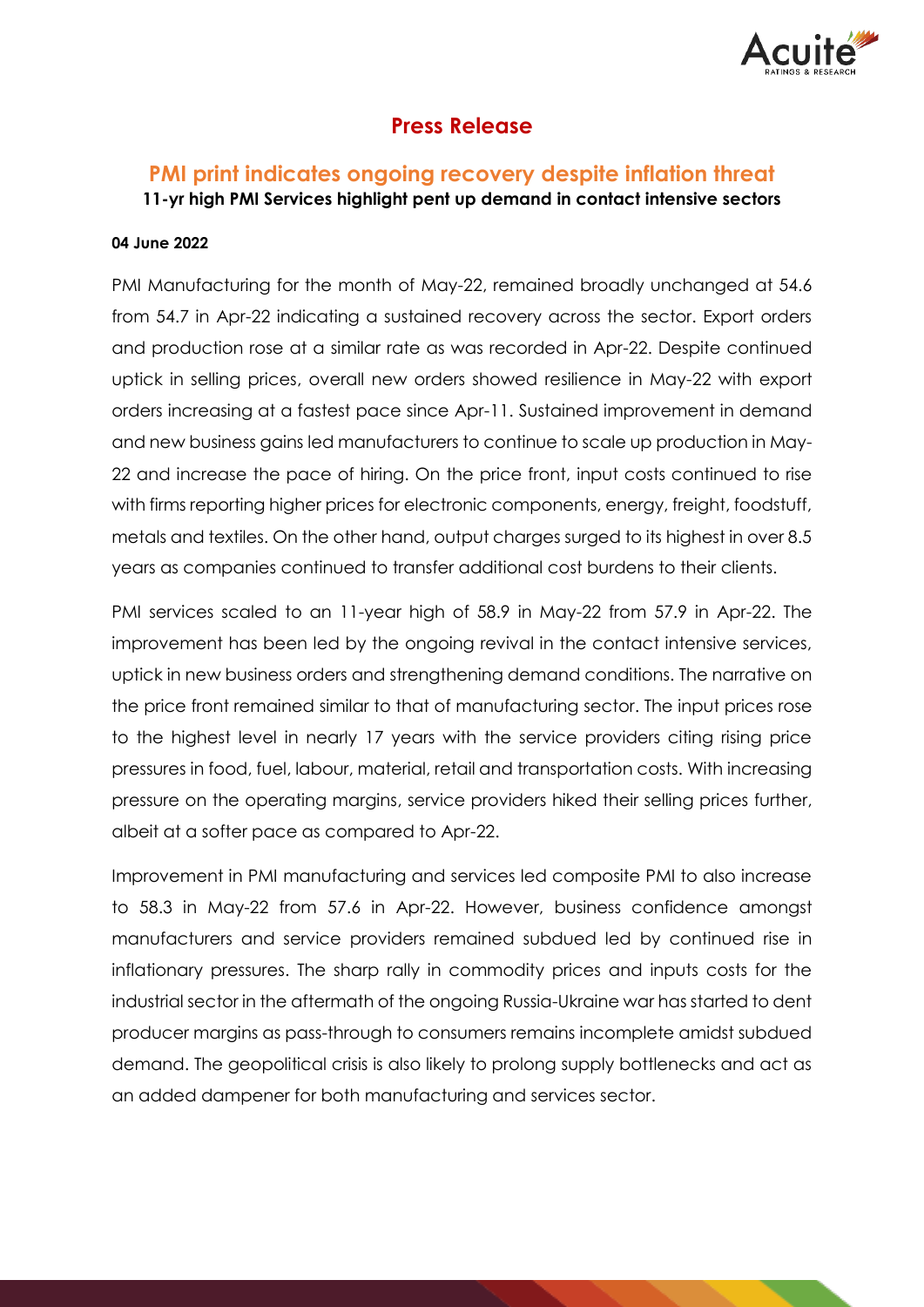

**Says Suman Chowdhury, Chief Analytical Officer, Acuité Ratings & Research** "The healthy PMI print of Apr-May'22 raises hopes on the strength of the current economic recovery despite the strong inflationary headwinds. The momentum in PMI services largely reflects the play out of pent up demand in contact intensive sectors such as travel, hospitality and entertainment. As the economy frees itself completely from the shackles of the prolonged pandemic, we expect the services sector to play a dominant role in the growth dynamics vis-à-vis the manufacturing sector. Although the base factor will not be that supportive, we have retained our GDP growth forecast for FY23 at 7.2% given a stronger than expected recovery in the services sector boosted by the high vaccination coverage along with other drivers such as higher public capital expenditure, a pickup in private sector investments and no negative surprise on the southwest monsoon front."

#### **Annexure**